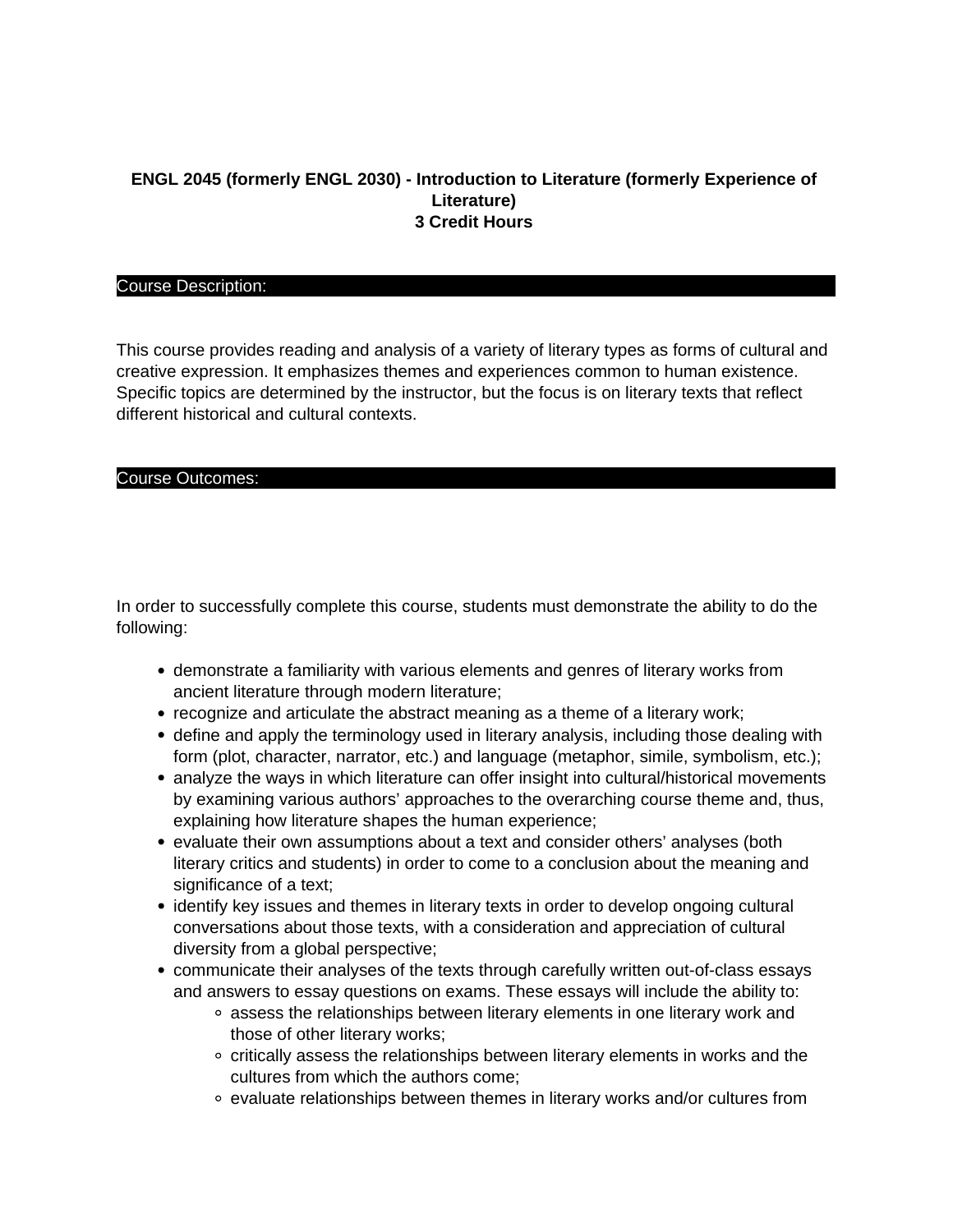which works come and the student's own values.

### Prerequisites and Corequisites:

ENGL 1010 and ENGL 1020 to ensure that the student has sufficient skills to effectively explore and develop arguments about new ideas and communicate them in writing.

### Course Topics:

This course will explore the overarching theme of "The Individual in Society." Each module will focus on a different theme that relates to the course theme. Students will read a variety of genres, including fiction, poetry, nonfiction, and drama. Each module must be completed in the order presented in order to build a solid foundation for subsequent material.

- Introduction
- Growing Up
	- Reading Fiction
	- Reading Poetry
	- Reading Nonfiction
- Family
	- Advice from a Parent
	- Reflecting on Our Youth
- The Self
	- Self-confidence
	- o Self-consciousness
	- Self-transformation
- Society and Its Institutions
	- Status Quo and Dangers of Conformity
	- Reading Drama
	- Gender Roles and Justice
- Heroes and Heroines
	- Defining "Heroism"
	- Examining Heroism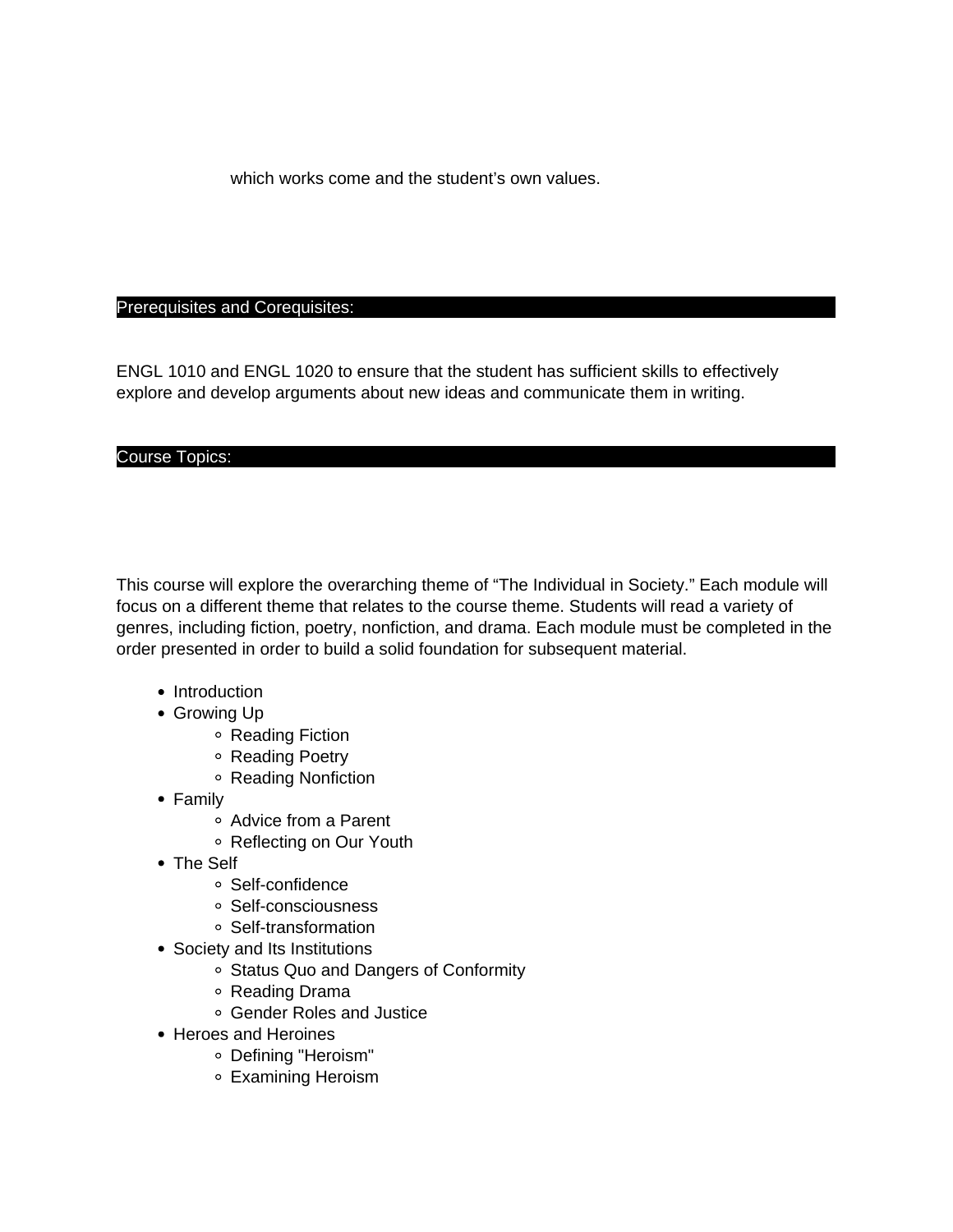# Specific Course Requirements:

Students should have a working knowledge of how to operate in the online/Desire2Learn environment. They should also have competent word processing skills and be capable of creating documents according to MLA style guidelines.

## Required Textbooks:

Please visit the [Virtual Bookstore](http://www.bkstr.com/tnecampusstore/home/en) to obtain textbook information for this course. Move your cursor over the "Books" link in the navigation bar and select "Textbooks & Course Materials." Select your Program, Term, Department, and Course; then select "Submit."

### Supplementary Materials:

- ? College Dictionary (suggested: The American Heritage Dictionary), approximately \$5
- ? Reliable Internet Access

## Hardware and Software Requirements:

Minimum hardware requirements can be found here.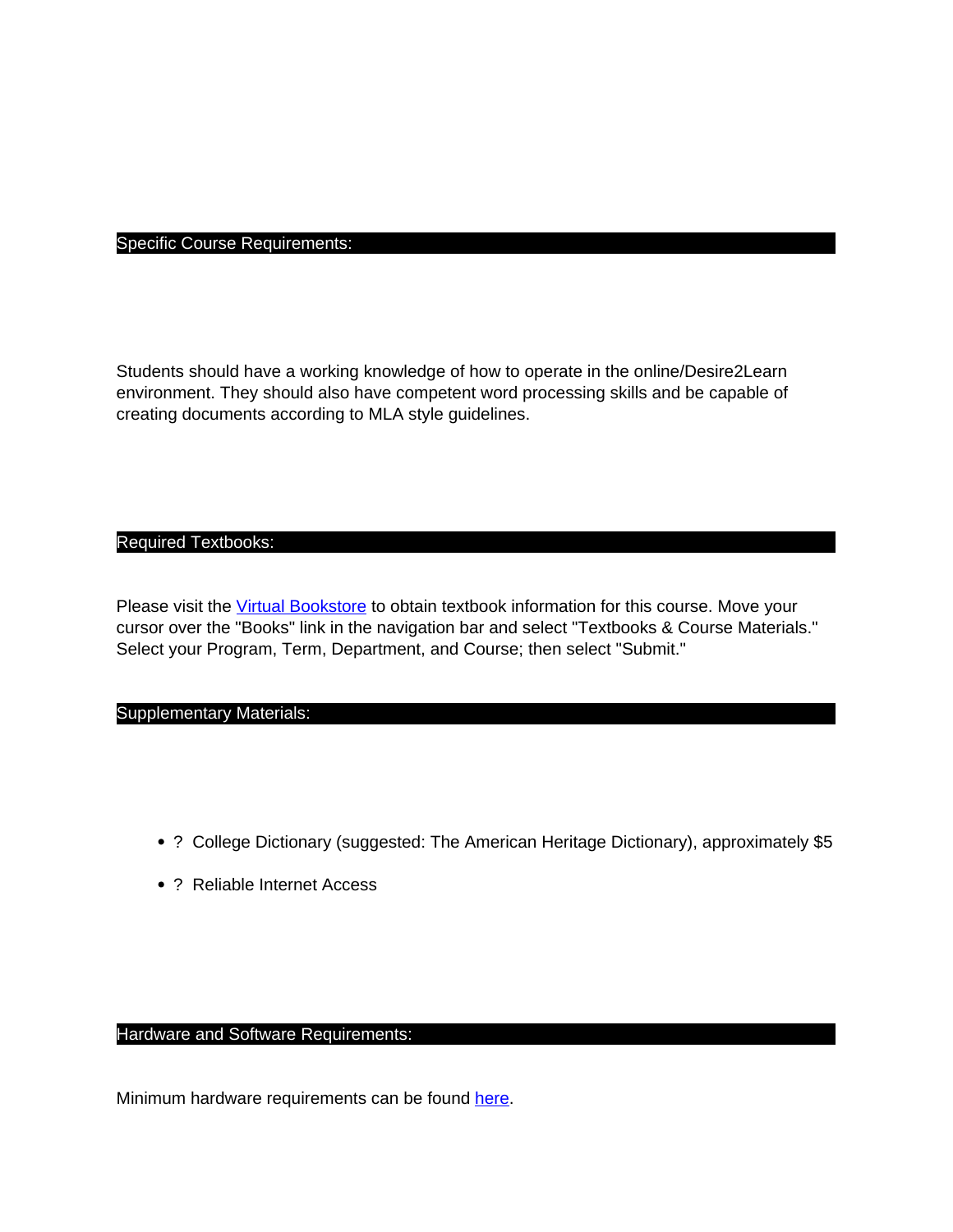Minimum software requirements can be found here.

### **Common applications you might need:**

To read a PDF file download the latest version of Adobe Reader here Don't have Microsoft Word? Explore an alternative OpenOffice here Accessing a PowerPoint file? Download the PowerPoint Viewer here Web Resources:

Purdue OWL Online Writing Lab (for APA, MLA, or Chicago style)

The Writing Center Online Writer's Handbook

### Student Resources:

- Technical support information can be found on the **TN** eCampus Help Desk page.
- Smarthinking virtual tutoring is available **FREE** of charge. to access Smarthinking, visit the course homepage and select Smarthinking under Course Resources. You also view sample sessions to see what Smarthinking offers and how it works.
- Information on other student issues or concerns can be located on the TN eCampus **Student Resources page.**

### Instructor Information:

Please see "Instructor Information" in the Getting Started Module for instructor contact information, virtual office hours, and other communication information. You can expect to receive a response from the instructor within 24-48 hours unless notified of extenuating circumstances.

### Testing Procedures:

All quizzes and exams will be available through the Desire2Learn interface. No proctors are necessary for quizzes or exams.

The quizzes are available for a set period of time, usually for 5-7 days. They have a specific deadline date, which will be listed on the course schedule. You will only be able to submit answers to the quizzes once, and the quizzes will be timed. All reading for the quiz should be completed before starting the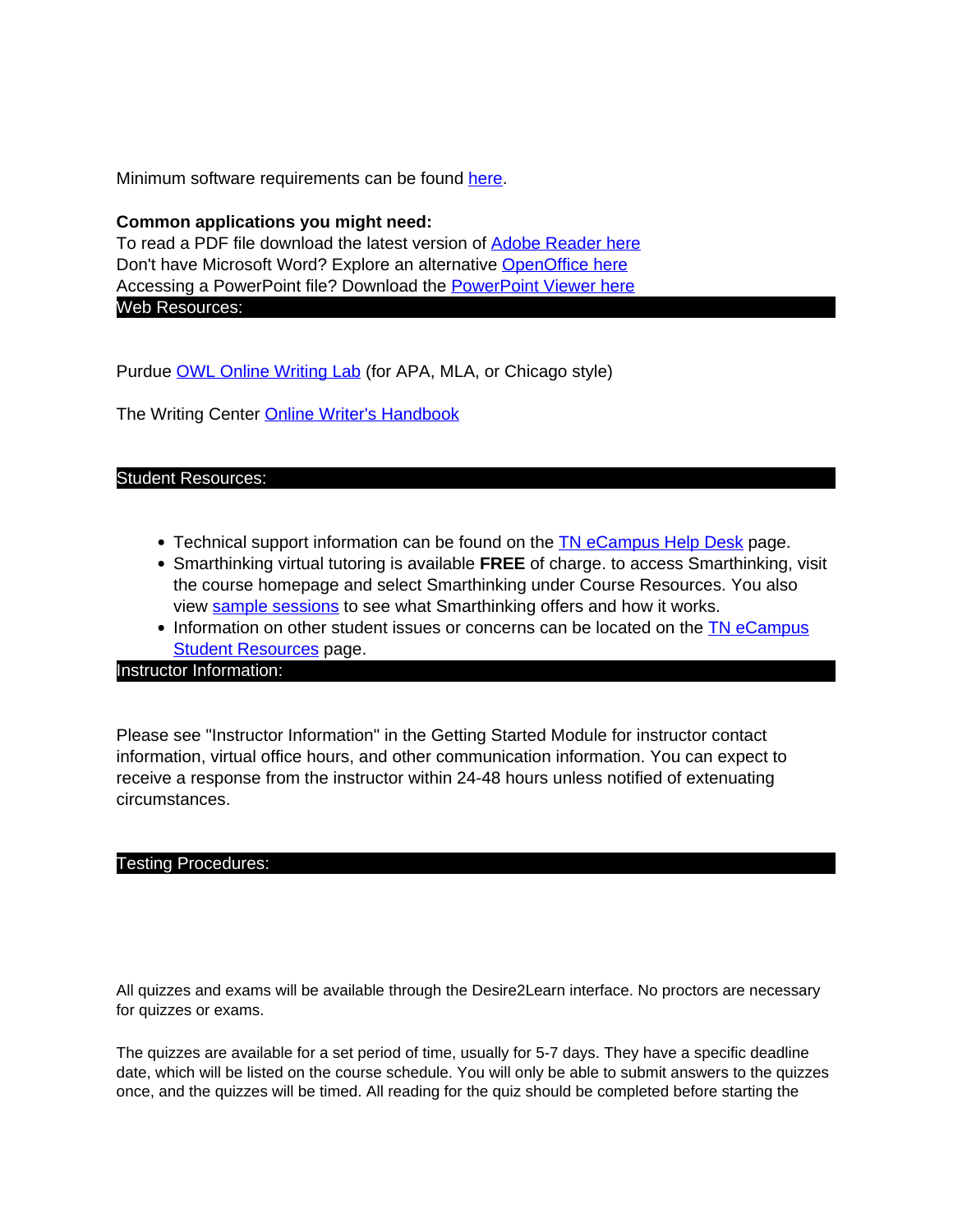quiz.

Exams will be available for a set period of time, usually 4-6 days. They have a specific deadline date, which will be listed on the course schedule. You will only be able to take the exam one time, and Respondus Lockdown Browser will be required for all exams, which will be timed. Studying and reading for the exam should be completed prior to your starting the exam.

### Grading Procedures:

The grade for this course will be based upon several types of assessment tools: reading quizzes, guided analysis, discussion, and essay work, which includes an annotated bibliography and several drafts of the essay.

Frequent reading quizzes will be used to ensure the student understands the material presented in the textbook and in online materials. These quizzes will include objective questions (usually multiple choice) focused on details of the reading assignments.

The student will also participate in discussion forums to share perspectives with classmates and to evaluate the perspectives of others. Discussion questions will be provided as a starting point, but any element of the unit's reading material is acceptable discussion material. Since the most effective techniques for analyzing and learning about literature come from writing and discussing what we have read, a large portion of your grade will come from these discussions. Additionally, these discussions focus on helping students to meet several of the course objectives. Thus, the student is expected to participate in at least 9 of the 12 discussion forums; failing to participate regularly can be considered nonattendance in the course. The student's discussions will be graded on BOTH frequency of participation in each forum and quality of input (see "Grading of Discussions" and "Course Expectations" for more information on discussion guidelines). The instructor will also be an active participant in the discussion forums.

The essay work will involve researching context and criticism of the works being analyzed in the student's paper, as well as exploring the student's comprehension and interpretation of the ideas in the works read for class. The student will complete an annotated bibliography as a product of the research process in order to illustrate his/her understanding of the ongoing debates or social/historical context for the work(s) that the student will analyze in his/her essay. The essay, then, will offer an in-depth analysis of the student's comprehension and interpretation of themes, literary elements, and commonalities in the literature we have read, placing them in the context of the student's real-world environment. Specific requirements will be revealed in the individual assignment guidelines.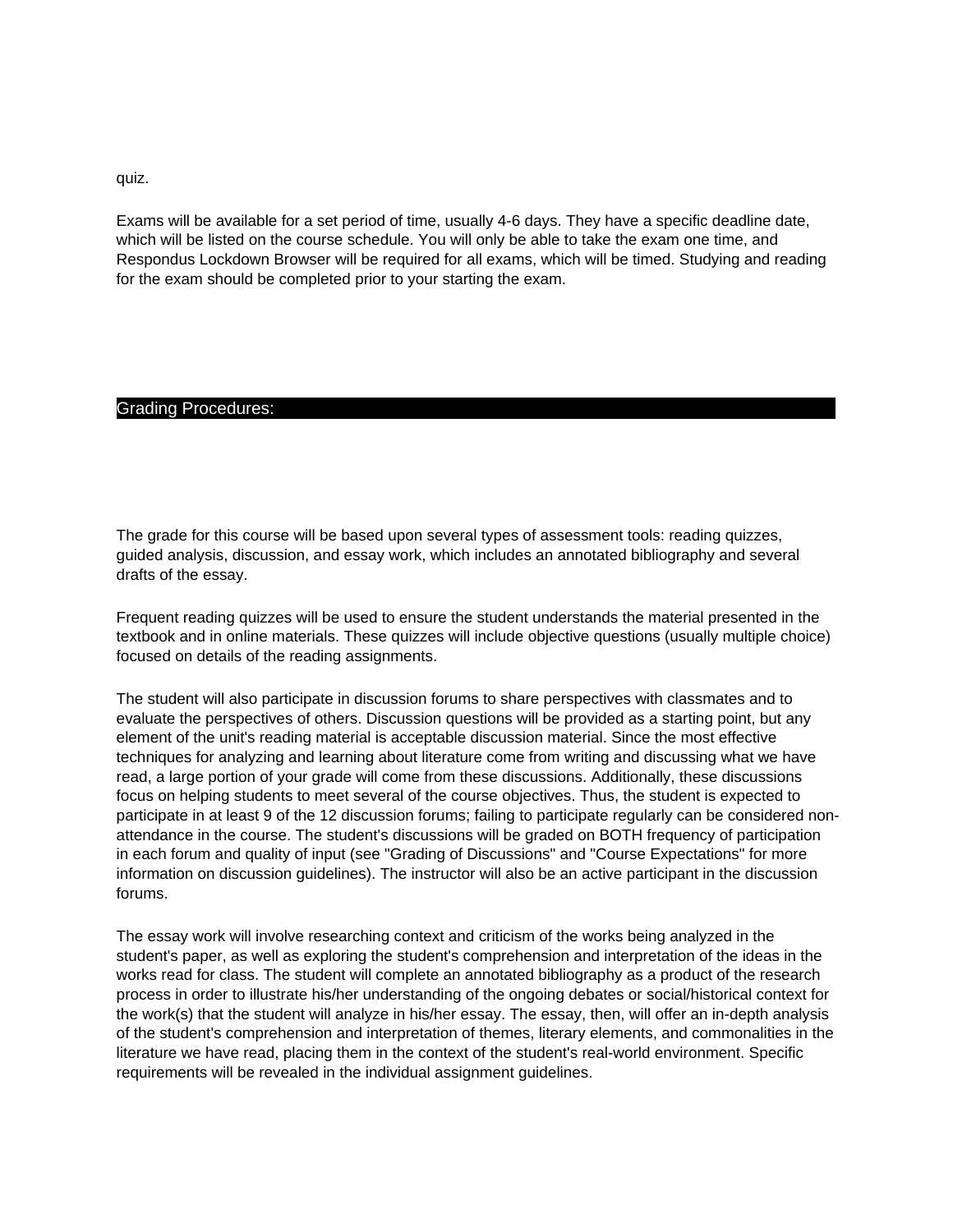Two exams will assess the student's understanding of basic literary concepts and his/her ability to analyze the literature he/she has read in the course. These exams will consist of fill-in-the-blank, multiple choice, and short-answer questions.

| Description                                                     | Points                         |
|-----------------------------------------------------------------|--------------------------------|
| 4 Guided Analysis @ 21-40 points each                           | Subtotal points 124            |
| 13 Discussion @ 10-15 points each                               | Subtotal points 190            |
| 1 Syllabus Quiz @ 14 points                                     | Subtotal points 14             |
| 16 Quizzes @ 5 points each                                      | Subtotal points 80             |
| 1 Rough draft @ 20 points (after sending it to<br>Smarthinking) | Subtotal points 20             |
| 1 Annotated Bibliography @ 40 points                            | Subtotal points 40             |
| 1 Essay @ 100 points                                            | Subtotal points 100            |
| 2 Exams @ 100 points each                                       | Subtotal points 200            |
| <b>Total Points</b>                                             | <b>Total Course Points 768</b> |
| 2 Bonus Assignments @ 5 points each                             | Possible extra points 10       |

# Grading Scale:

| Point Range      | Assigned Grade |
|------------------|----------------|
| 688-768 points   |                |
| 611-687 points   |                |
| 534-610 points   | ັ              |
| 457-533 points   |                |
| under 457 points |                |

# Assignments and Projects: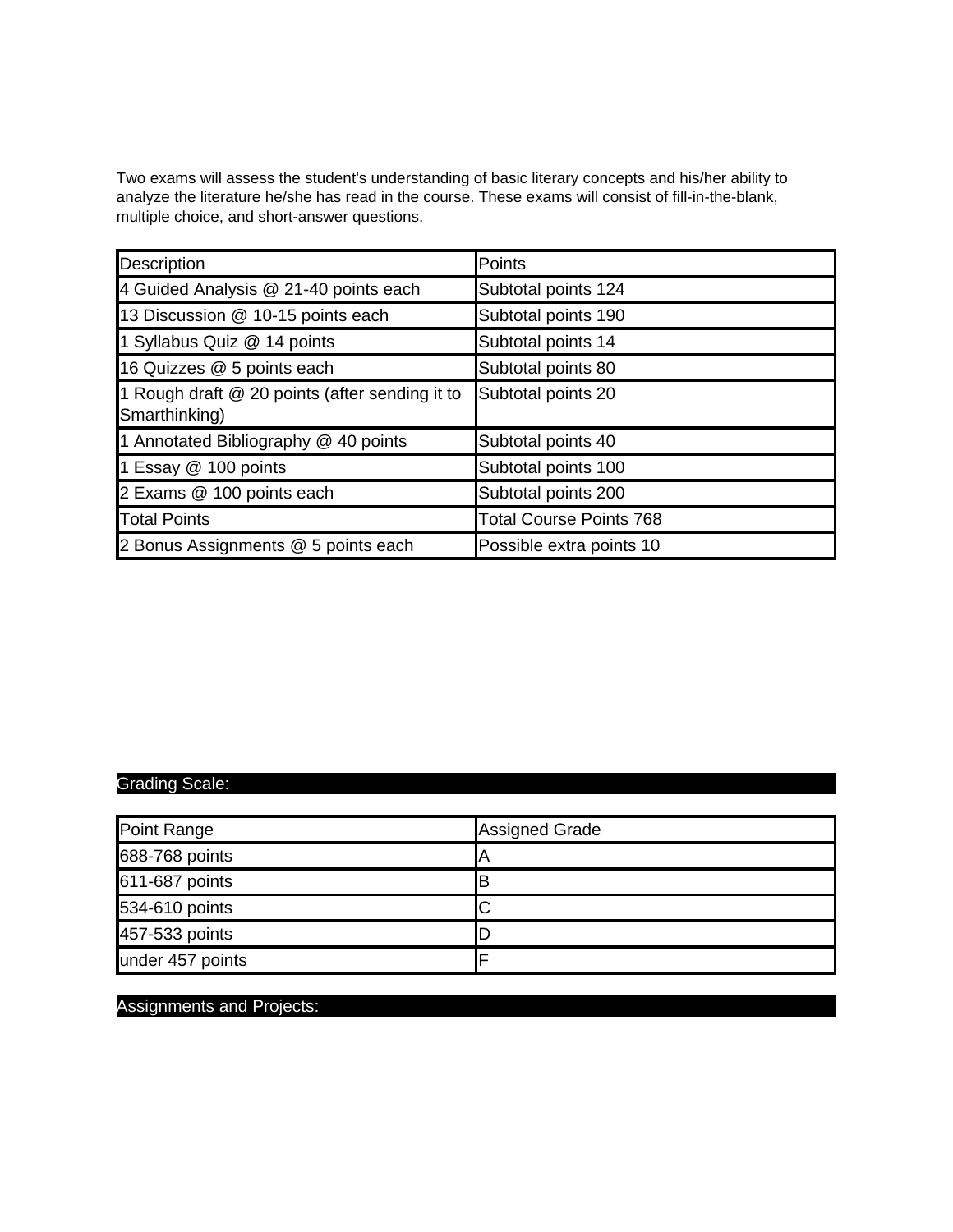Details of each assignment are included on Checklists for each unit. All units include readings in the textbook and some reading in the course content.

- Introduction: syllabus quiz, discussion (with bonus opportunity)
- Growing Up
	- Reading Fiction: discussion, guided analysis, 2 quizzes
	- Reading Poetry: discussion, 2 quizzes
	- Reading Nonfiction: discussion, 2 quizzes
- Family
	- Advice from a Parent: discussion, quiz
	- Reflecting on Our Youth: discussion, guided analysis, quiz (and bonus)
- Exam 1
- The Self
	- Self-confidence: discussion, quiz
	- Self-consciousness: discussion, quiz
	- Self-transformation: discussion, quiz
- Society and Its Institutions
	- Status Quo: discussion, 2 quizzes
	- Gender Roles and Justice: discussion, guided analysis, quiz
- Heroes and Heroines
	- Defining "Heroism": discussion, guided analysis, quiz
	- Examining Heroism: discussion, quiz
- Exam 2
- Literary Analysis Essay

### Class Participation:

An essential part of the learning experience in this class is based on your participation, and your involvement affects not only you but your classmates as well. Participation includes more than just reading the assignments and completing the quizzes, homework, and essays. It involves discussing the readings with your peers and your instructor in the discussion forums. The discussion board is available to you to engage in class-wide explorations of your responses to the literature. If you don't understand something, post a question to the discussion board. In all likelihood, someone else in the course will be able to help you understand what you may not be able to figure out on your own. The weekly discussion questions are NOT optional. You should respond to the prompt in the assignment first, but that is only the first step to beginning the discussion. Read other students' responses and reply to each other's postings with your own individual insights, examples, and probing questions. A large part of learning is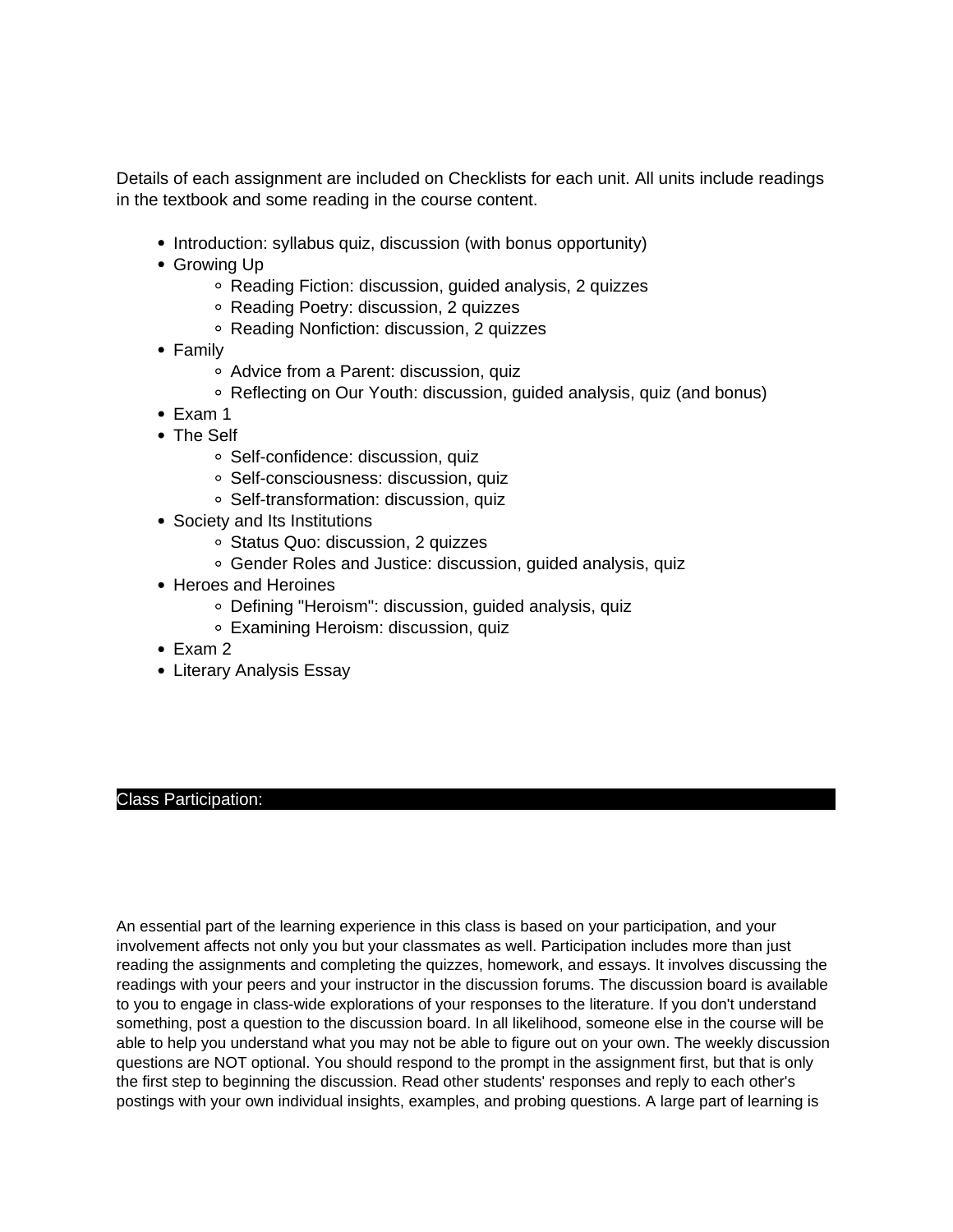sharing insights. Your instructor will monitor the discussions, provide feedback to postings, and add probing questions of my own that are suggested by your own responses.

Use all resources available to you in order to learn as much as you can in this course. Communication is key, so feel free to ask questions. In addition to the graded discussion forums, there is a "General Discussion" forum where you can continue interesting discussions once the graded one is closed, or you can use it to ask questions that might not seem relevant to the ongoing discussion in one of the graded forums. You might even use it to share interesting insights or a piece of news or information you heard that is related to our course material. In addition to the discussion forums, the email system is available for you to communicate privately with the instructor. Don't forget: the instructor is a valuable resource for you to use, too!

### Late Policy:

D2L is set up so that late work will not be accepted. If you have a serious emergency and know that you will not turn in the assignment on time, you must let your instructor know in advance of the due date, or at the very least, on the date that the event occurs as long as it is before or on the due date. Your instructor will not accept any late work if you have not first discussed the problem with him/her, and he/she reserves the right to refuse late work if he/she does not deem your excuse valid. Late work will be reduced one-half letter grade per day it is late. All work must be submitted through the Dropbox in D2L to be considered for a grade (or in the proper channels; no work will be accepted through email). No late work will be accepted after four days from the time it was originally due.

Pay close attention to your course Calendar, and use the Checklist function to keep abreast of upcoming due dates. Login to the course a minimum of three times a week.

#### Course Ground Rules:

The following two statements (1., 2.) were derived from the TBR System-wide Student Rules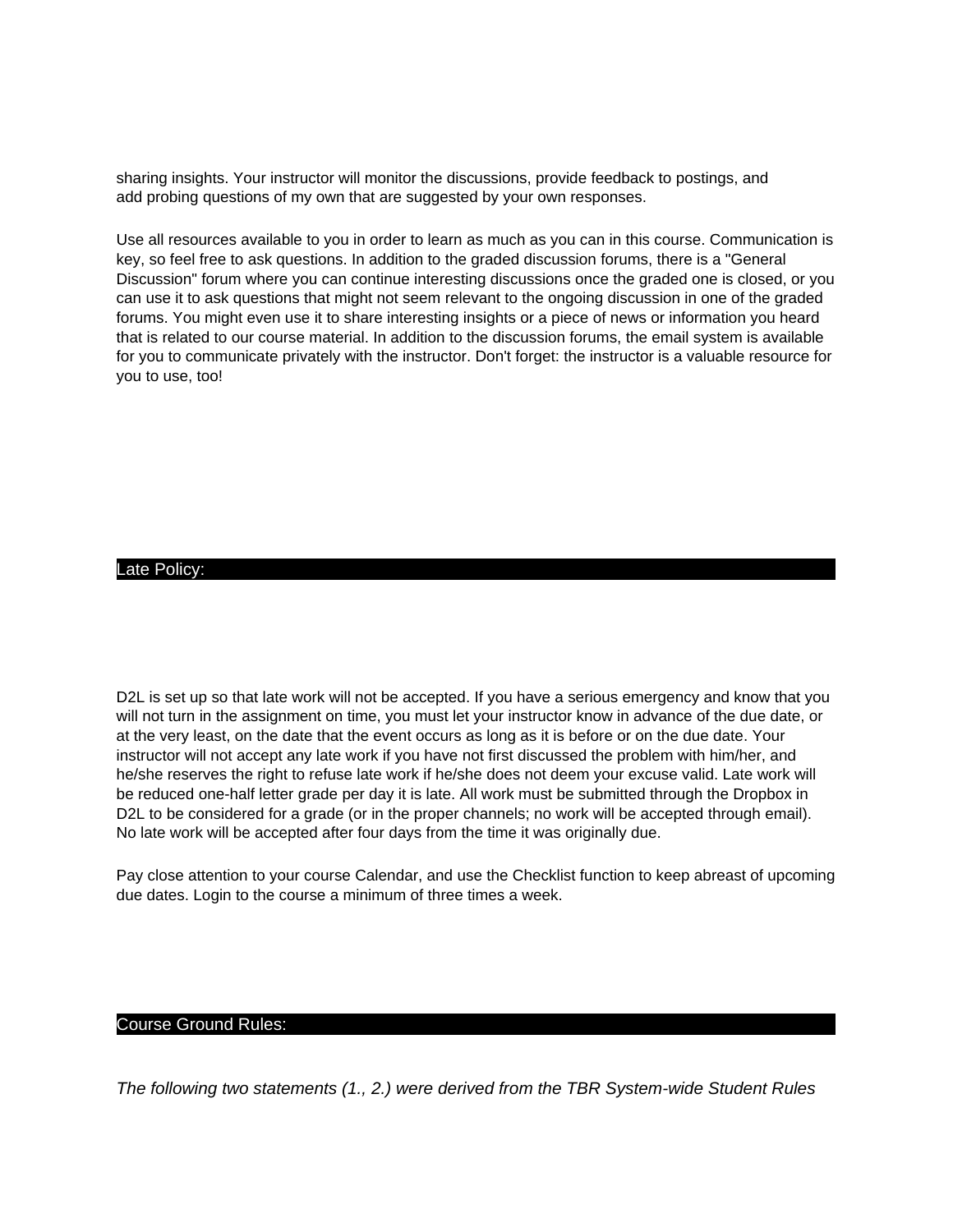document, released January 2012:

RULES OF THE TENNESSEE BOARD OF REGENTS STATE UNIVERSITY AND COMMUNITY COLLEGE SYSTEM OF TENNESSEE SYSTEMWIDE STUDENT RULES CHAPTER 0240-02-03 STUDENT CONDUCT AND DISCIPLINARY SANCTIONS

Read the document in its entirety here.

# **1. Standards of Conduct:**

• Students are required to adhere to the same professional, legal and ethical standards of conduct online as on campus. In addition, students should conform to generally accepted standards of "netiquette" while sending e-mail, posting comments to the discussion board, and while participating in other means of communicating online. Specifically, students should refrain from inappropriate and/or offensive language, comments and actions.

## **2.** Review the TN eCampus Academic Integrity/Academic Honesty Policy**:**

• In their academic activities, students are expected to maintain high standards of honesty and integrity. Academic dishonesty is prohibited.

Such conduct includes, but is not limited to:

- an attempt by one or more students to use unauthorized information in the taking of an exam
- to submit as one's own work, themes, reports, drawings, laboratory notes, computer programs, or other products prepared by another person,
- or to knowingly assist another student in obtaining or using unauthorized materials.

Plagiarism, cheating, and other forms of academic dishonesty are prohibited.

Students guilty of academic misconduct, either directly or indirectly through participation or assistance, are subject to disciplinary action through the regular procedures of the student's home institution. Refer to the student handbook provided by your home institution to review the student conduct policy.

In addition to other possible disciplinary sanctions that may be imposed, the instructor has the authority to assign an "F" or zero for an activity or to assign an "F" for the course.

## **Other Course Rules:**

Students are expected to: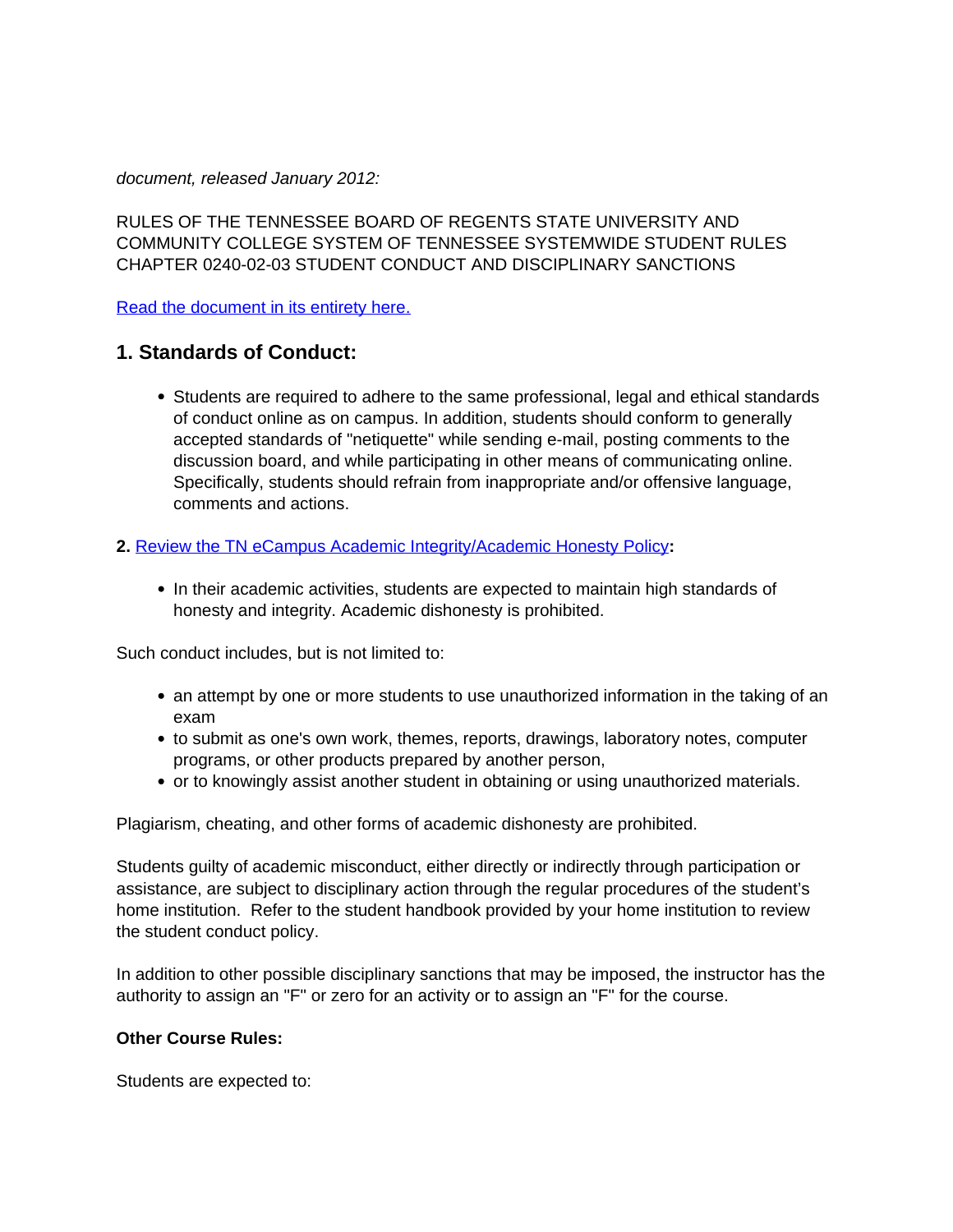- Participate in all aspects of the course
- Communicate with other students
- Learn how to navigate in Brightspace
- Keep abreast of course announcements
- Use the assigned course management (Brightspace) email address rather than a personal email address
- Address technical problems immediately:
	- Contact Technical Support
	- o View Term Calendar here
- Observe course netiquette at all times.

## Guidelines for Communications:

## **Email:**

- Always include a subject line.
- Remember without facial expressions some comments may be taken the wrong way. Be careful in wording your emails. Use of emoticons might be helpful in some cases.
- Use standard fonts.
- Do not send large attachments without permission.
- Special formatting such as centering, audio messages, tables, html, etc. should be avoided unless necessary to complete an assignment or other communication.
- Respect the privacy of other class members

## **Discussions:**

- Review the discussion threads thoroughly before entering the discussion. Be a lurker then a discussant.
- Try to maintain threads by using the "Reply" button rather starting a new topic.
- Do not make insulting or inflammatory statements to other members of the discussion group. Be respectful of other's ideas.
- Be patient and read the comments of other group members thoroughly before entering your remarks.
- Be cooperative with group leaders in completing assigned tasks.
- Be positive and constructive in group discussions.
- Respond in a thoughtful and timely manner.

### Library:

The Tennessee Virtual Library is available to all students enrolled in TN eCampus programs